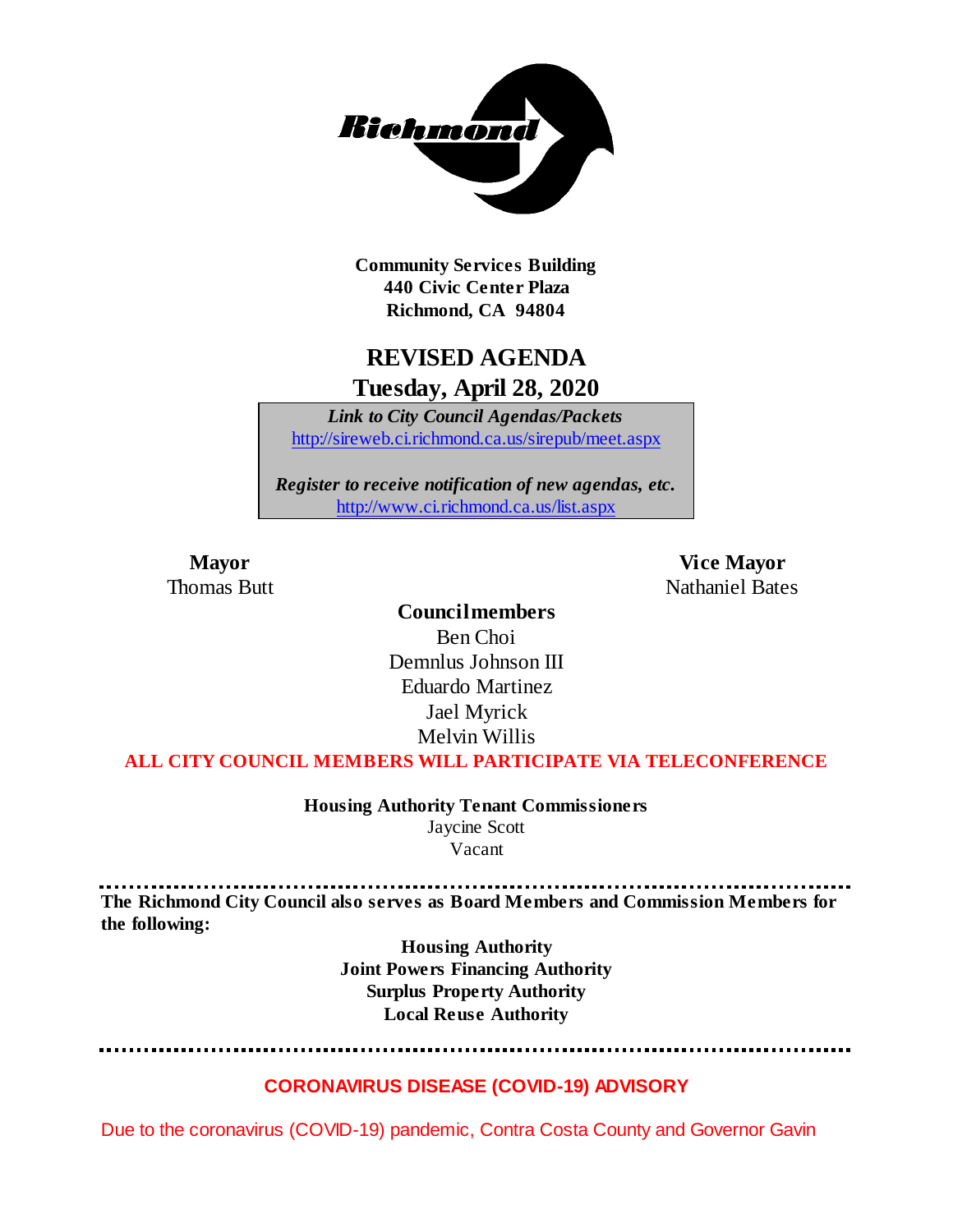Newsom have issued multiple orders requiring sheltering in place, social distancing, and reduction of person-to-person contact. (See, for example, March 31, 2020 County Order extending the shelter-in-place order until May 3, 2020 & March 19, 2020 statewide shelter-inplace order.) Accordingly, Governor Gavin Newsom has issued executive orders that allow cities to hold public meetings via teleconferencing (Executive Order N-29-20). Both **<https://www.coronavirus.cchealth.org/>** and

**<http://www.ci.richmond.ca.us/3914/Richmond-Coronavirus-Info>** provide updated coronavirus information.

DUE TO THE SHELTER IN PLACE ORDERS, attendance at the City of Richmond City Council meeting will be limited to Council members, essential City of Richmond staff, and members of the news media. Public comment will be confined to items appearing on the agenda and will be limited to the methods provided below. Consistent with Executive Order N-29-20, this meeting will utilize teleconferencing only. The following provides information on how the public can participate in this meeting.

#### **How to watch the meeting from home:**

- 1. KCRT Comcast Channel 28 or AT&T Uverse Channel 99
- 2. Livestream online at<http://www.ci.richmond.ca.us/3178/KCRT-Live>

#### **Public comments may be submitted in multiple ways:**

- 1. Via email to [cityclerkdept@ci.richmond.ca.us](mailto:cityclerkdept@ci.richmond.ca.us) by  $3.00$  p.m. or during the meeting as set forth below. Email must contain in the subject line **public comments – not on the agenda** or **public comments – agenda item #.**
- 2. Via mail received by 3:00 p.m. sent to 450 Civic Center Plaza, 3rd Floor, Office of the Clerk, Richmond, CA 94804.
- 3. Via eComment. To leave a comment, click eComment on the City's Meeting & Agenda Center webpage at [https://richmond.granicusideas.com/meetings,](https://richmond.granicusideas.com/meetings) select the item you wish to comment on and submit your written comment. The comment period will begin after the agenda is published and will close at 3:00 p.m. the day of the meeting.
- 4. Via Telephone. If you would like to give your public comment via telephone, please email your telephone number with area code to [cityclerkdept@ci.richmond.ca.us](mailto:cityclerkdept@ci.richmond.ca.us) during the public comment period. You will be called during the public comment period and you will be given the opportunity to verbally submit public comment (not to exceed the allotted time – one, two or three minutes – for such comments as provided below).

The City cannot guarantee that its network and/or the site will be uninterrupted. To ensure that the City Council receives your comments, you are strongly encouraged to submit your comments in writing in advance of the meeting.

For future meetings, the City is working on additional ways for the public to submit comments.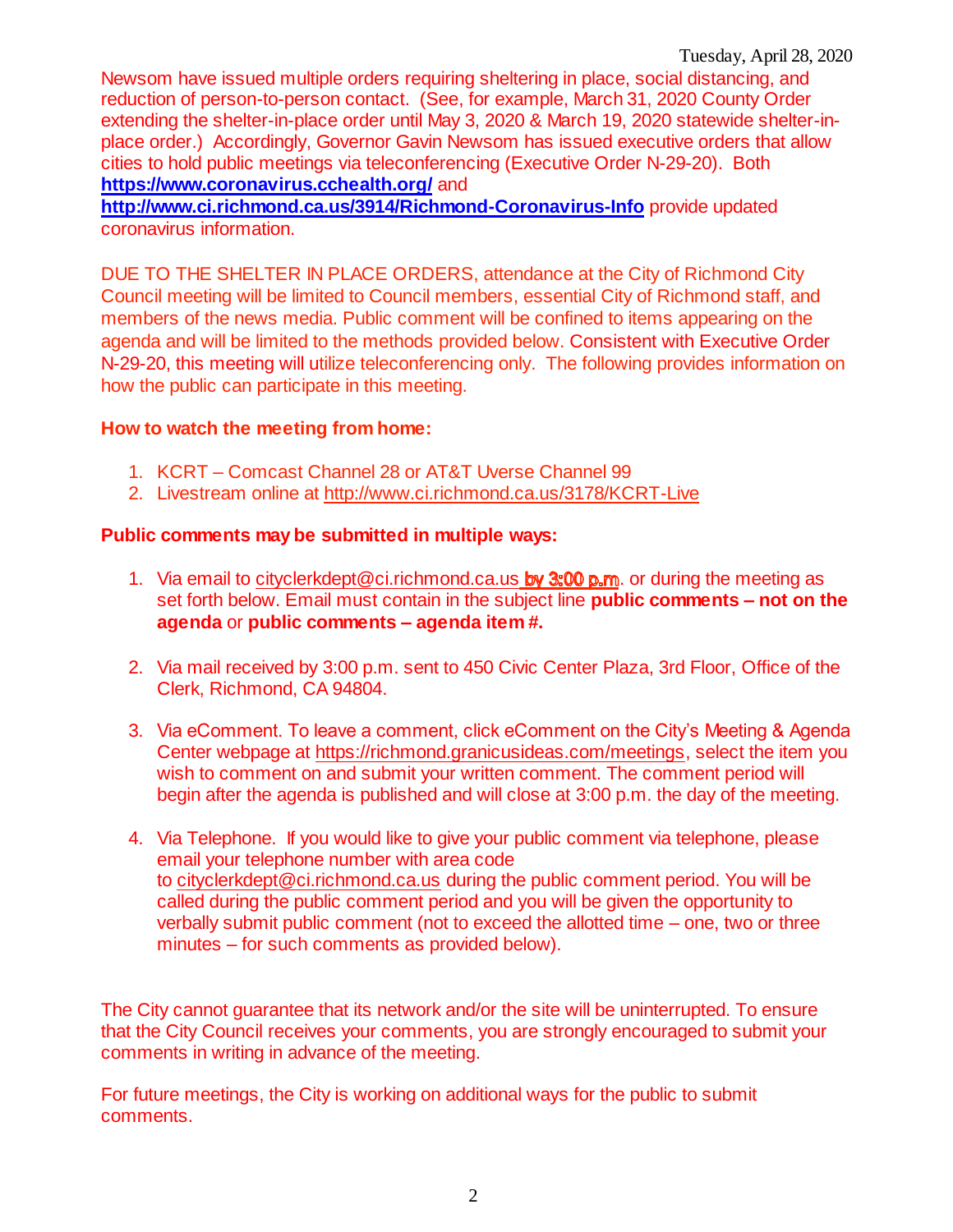#### **Comments received by 3:00 p.m. during the day of the meeting will be handled as follows:**

Comments received via eComment will be exported into a report, distributed to the City Council and staff and published on the City's Meeting & Agenda Center under Documents Received After Published Agenda.

All email and mail comments received **by 3:00 p.m. the day of the meeting** will be provided to the City Council via e-mail or report.

#### **Comments received via email or telephone during the meeting (after the meeting is called to order) will be handled as follows:**

Comments received via email during the meeting and up until the public comment period on the relevant agenda item is closed, will be read into the record and will be limited to a maximum of one to two minutes, depending on the number of commenters, as more fully described in the City Council meeting procedures below. For public hearing items, the time will be limited to a maximum of three minutes. The Clerk will stop reading comments into the record after the allotted time for such comments.

Comments received by telephone during the public comment period shall not exceed the allotted time – one, two or three minutes – for such comments as provided above.

#### **Record of all public comments:**

All public comments will be considered a public record, put into the official meeting record, and considered before Council action. All public comments will be available after the meeting as supplemental materials and will be posted as an attachment to the meeting minutes when the minutes are posted.

#### **Procedures for Removing Consent Calendar Items from the Consent Calendar**

Councilmembers and members of the public who wish to remove an item from the consent calendar must comply with the following procedures in order to remove an item from the consent calendar:

- 1. Telephone or email a City staff member who has knowledge of the subject matter by 2:00 p.m. on the day of meeting.
- 2. Inform the City Clerk's Office by email at [cityclerkdept@ci.richmond.ca.us](mailto:cityclerkdept@ci.richmond.ca.us) or by phone at 510-620-6513, ext. 9, by 3:00 p.m. that they discussed the matter with staff with knowledge of the subject matter and that such Councilmember or member of the public, nonetheless, desires the item to be removed from the consent calendar for discussion.

Staff will be informed by the City Clerk's Office as soon as reasonably practicable after notice of the request to remove the item from the consent calendar. Staff may attend the meeting remotely.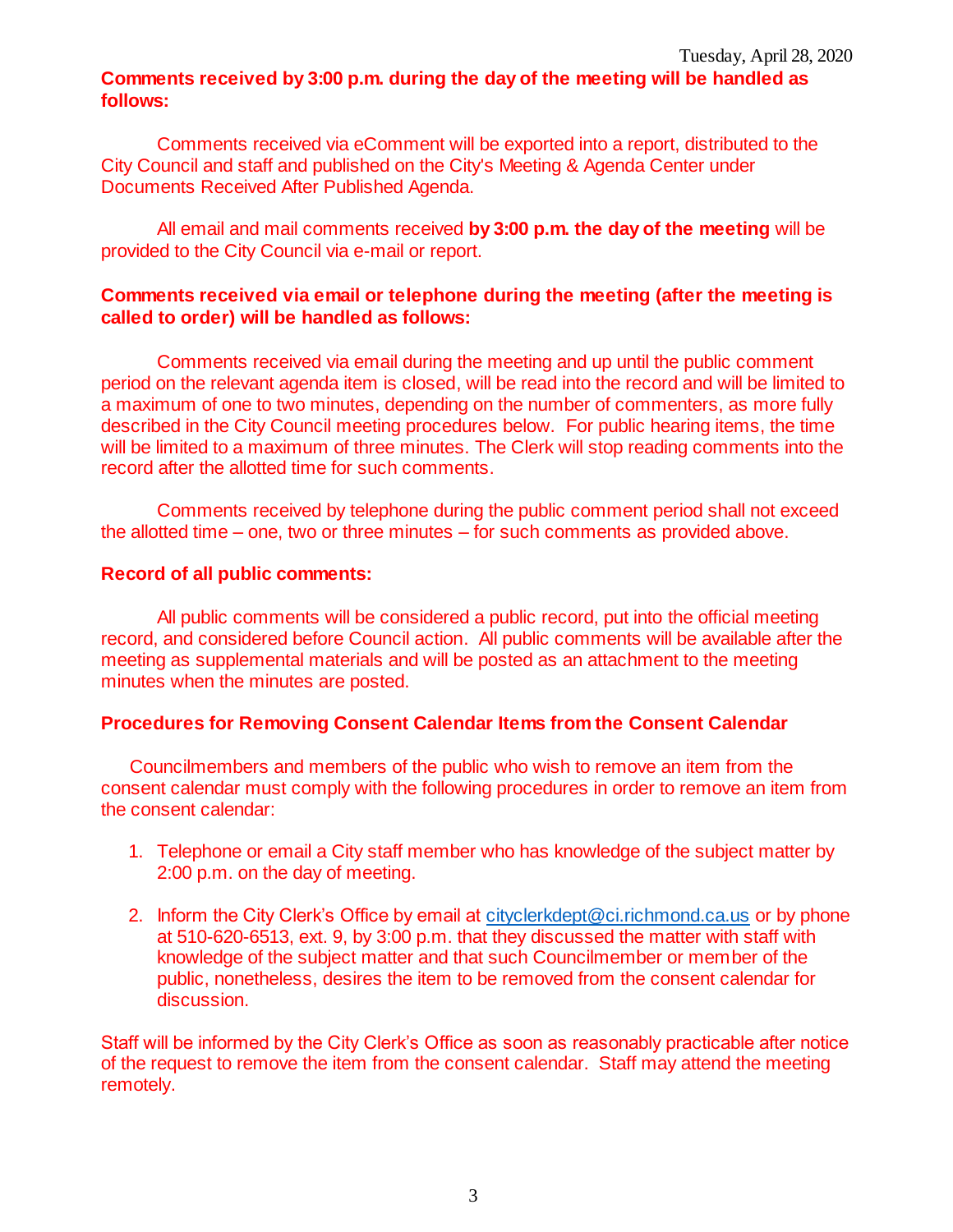#### **Accessibility for Individuals with Disabilities**

Upon request, the City will provide for written agenda materials in appropriate alternative formats, or disability-related modification or accommodation, including auxiliary aids or services and sign language interpreters, to enable individuals with disabilities to participate in and provide comments at/related to public meetings. Please submit a request, including your name, phone number and/or email address, and a description of the modification, accommodation, auxiliary aid, service or alternative format requested at least two days before the meeting. Requests should be emailed to [cityclerkdept@ci.richmond.ca.us](mailto:cityclerkdept@ci.richmond.ca.us) or submitted by phone at 510-620-6513, ext. 9, or 510-620-6509. Requests made by mail to City Clerk's Office, City Council meeting, 450 Civic Center Plaza, Richmond, CA 94804 must be received at least two days before the meeting. Requests will be granted whenever possible and resolved in favor of accessibility.

#### **Effect of Advisory on In-person public participation**

During the pendency of the Executive Order N-29-20, the language in this Advisory portion of the agenda supersedes any language below in the meeting procedures contemplating inperson public comment.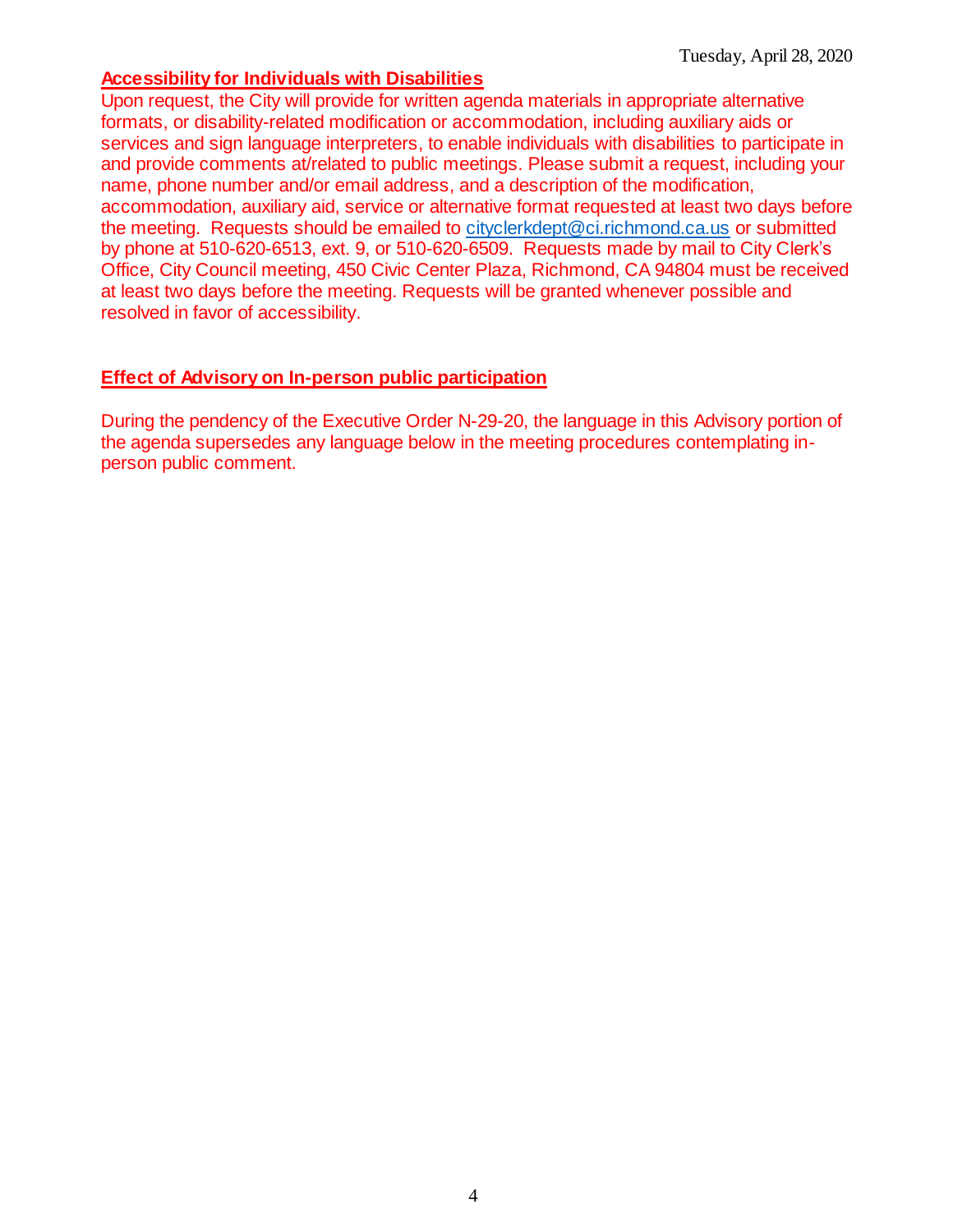# **MEETING PROCEDURES**

The City of Richmond encourages community participation at its City Council meetings and has established procedures that are intended to accommodate public input in a timely and time-sensitive way. As a courtesy to all members of the public who wish to participate in City Council meetings, please observe the following procedures:

**PUBLIC COMMENT ON AGENDA ITEMS:** Anyone who desires to address the City Council on items appearing on the agenda must complete and file a pink speaker's card with the City Clerk **prior** to the City Council's consideration of the item. Once the City Clerk has announced the item, no person shall be permitted to speak on the item other than those persons who have submitted their names to the City Clerk. Your name will be called when the item is announced for discussion. **Each speaker will be allowed up to TWO (2) MINUTES to address the City Council on NON-PUBLIC HEARING items listed on the agenda. Speakers are allowed up to THREE (3) minutes on PUBLIC HEARING items.**

**OPEN FORUM FOR PUBLIC COMMENT:** Individuals who would like to address the City Council on matters not listed on the agenda or on items remaining on the consent calendar may do so under Open Forum. All speakers must complete and file a pink speaker's card with the City Clerk **prior** to the commencement of Open Forum. The amount of time allotted to individual speakers shall be determined based on the number of persons requesting to speak during this item. **The time allocation for each speaker will be as follows:** 15 or fewer speakers, a maximum of 2 minutes; 16 to 24 speakers, a maximum of 1 and one-half minutes; and 25 or more speakers, a maximum of 1 minute.

#### **SPEAKERS ARE REQUESTED TO OCCUPY THE RESERVED SEATS IN THE FRONT ROW BEHIND THE SPEAKER'S PODIUM AS THEIR NAME IS ANNOUNCED BY THE CITY CLERK.**

**CONSENT CALENDAR:** Consent Calendar items are considered routine and will be enacted, approved or adopted by one motion unless a request for removal for discussion or explanation is received from the audience or the City Council. A member of the audience requesting to remove an item from the consent calendar that is sponsored by City staff must first complete a speaker's card and discuss the item with a City staff person who has knowledge of the subject material **prior** to filing the card with the City Clerk and **prior** to the City Council's consideration of Agenda Review. Councilmembers who request to remove an item from the consent calendar must do so during Agenda Review. An item removed from the Consent Calendar may be placed anywhere on the agenda following the City Council's agenda review.

**CONDUCT AT MEETINGS:** Richmond City Council meetings are limited public forums during which the City strives to provide an open, safe atmosphere and promote robust public debate. Members of the public, however, must comply with state law, as well as the City's laws and procedures and may not actually disrupt the orderly conduct of these meetings. The public, for example, may not shout or use amplifying devices, must submit comment cards and speak during their allotted time, may not create a physical disturbance, may not speak on matters unrelated to issues within the jurisdiction of the City Council or the agenda item at hand, and may not cause immediate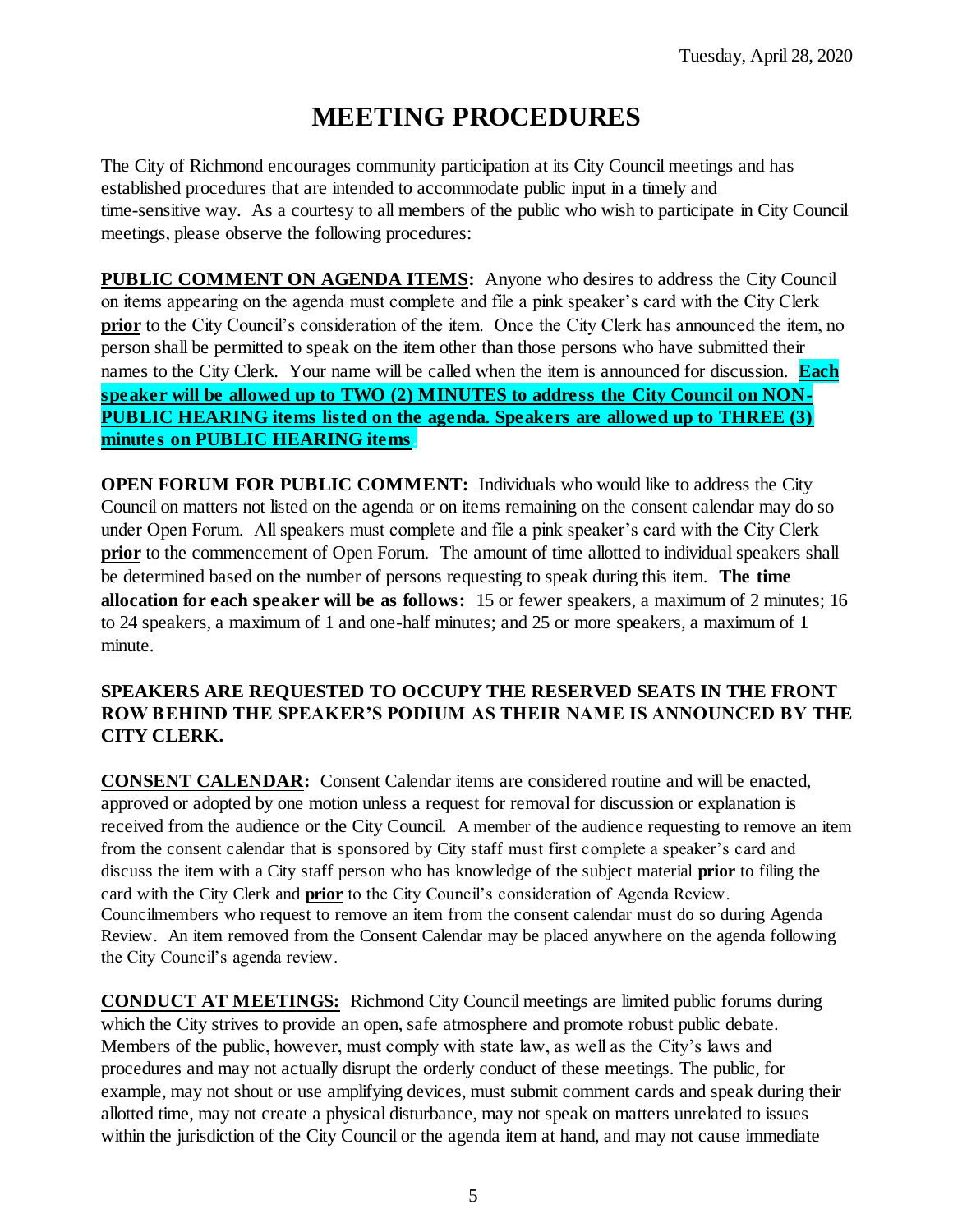threats to public safety.

**CITY HARASSMENT POLICY:** The City invites public comment and critique about its operations, including comment about the performance of its public officials and employees, at the public meetings of the City Council and boards and commissions. However, discriminatory or harassing comments about or in the presence of City employees, even comments by third parties, may create a hostile work environment, if severe or pervasive. The City prohibits harassment against an applicant, employee, or contractor on the basis of race, religious creed, color, national origin, ancestry, physical disability, medical condition, mental disability, marital status, sex (including pregnancy, childbirth, and related medical conditions), sexual orientation, gender identity, age or veteran status, or any other characteristic protected by federal, state or local law. In order to acknowledge the public's right to comment on City operations at public meetings, which could include comments that violate the City's harassment policy if such comments do not cause an actual disruption under the Council Rules and Procedures, while taking reasonable steps to protect City employees from discrimination and harassment, City Boards and Commissions shall adhere to the following procedures. If any person makes a harassing remark at a public meeting that violates the above City policy prohibiting harassment, the presiding officer of the meeting may, at the conclusion of the speaker's remarks and allotted time: (a) remind the public that the City's Policy Regarding Harassment of its Employees is contained in the written posted agenda; and (b) state that comments in violation of City policy are not condoned by the City and will play no role in City decisions. If any person makes a harassing remark at a public meeting that violates the above City policy, any City employee in the room who is offended by remarks violating the City's policy is excused from attendance at the meeting. No City employee is compelled to remain in attendance where it appears likely that speakers will make further harassing comments. If an employee leaves a City meeting for this reason, the presiding officer may send a designee to notify any offended employee who has left the meeting when those comments are likely concluded so that the employee may return to the meeting. The presiding officer may remind an employee or any council or board or commission member that he or she may leave the meeting if a remark violating the City's harassment policy is made. These procedures supplement the Council Rules and Procedures relating to disruption of orderly conduct at Council meetings.

Any law enforcement officer on duty or whose service is commanded by the presiding officer shall be Sergeant-at-Arms of the Council meetings. He/she, or they, shall carry out all orders and instructions given by the presiding officer for the purpose of maintaining order and decorum at the Council meetings (City Council Rules of Procedure and Order Section III F, RMC Section 2.12.030). **\*\*\*\*\*\*\*\*\*\*\*\*\*\*\*\*\*\*\*\*\*\*\*\*\*\*\*\*\*\*\*\*\*\*\*\*\*\*\*\*\*\*\*\*\*\*\*\*\*\*\*\*\*\*\*\*\*\***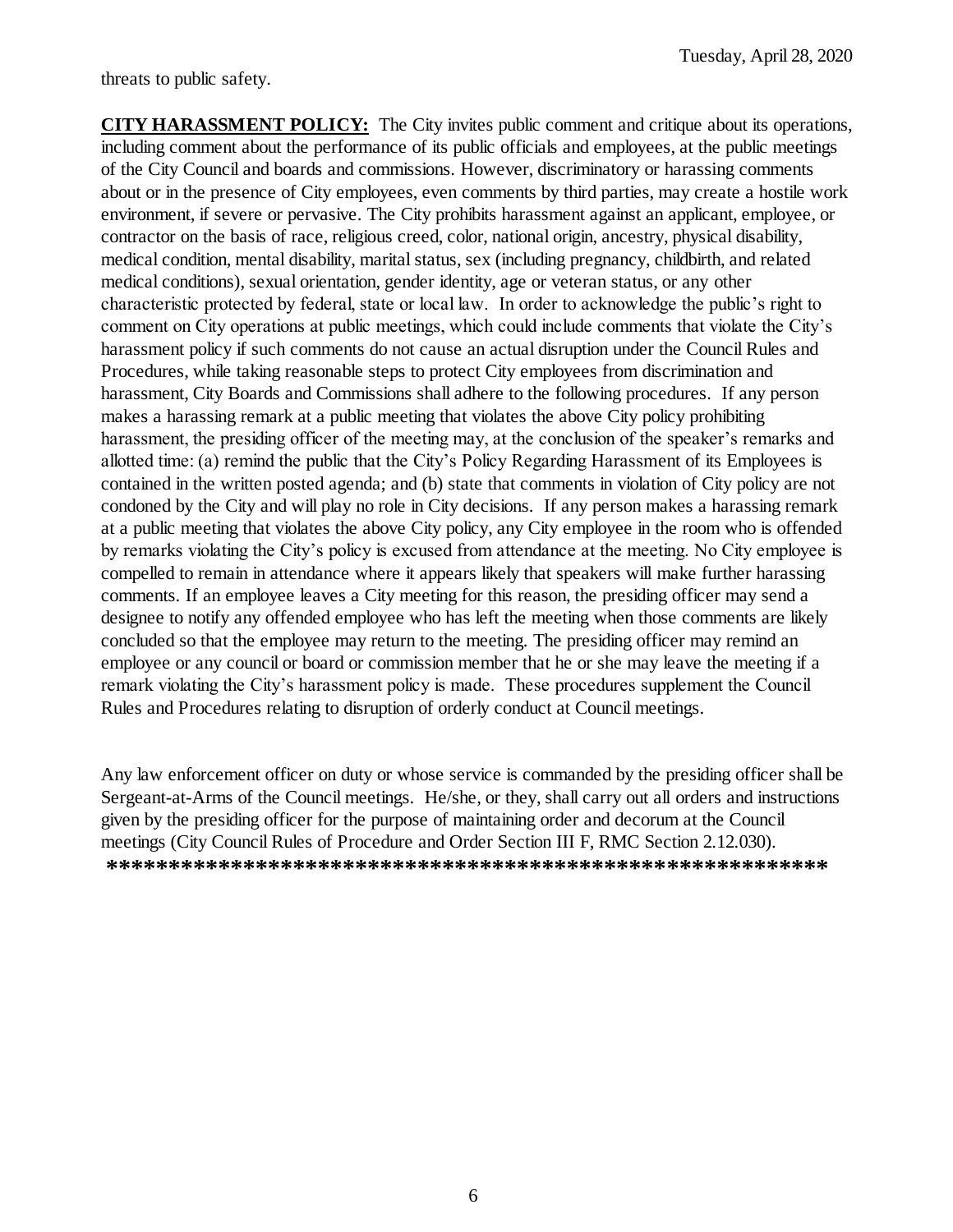## **OPEN SESSION TO HEAR PUBLIC COMMENT BEFORE CLOSED SESSION**

5:00 p.m.

#### **A. ROLL CALL**

#### **B. PUBLIC COMMENT BEFORE CLOSED SESSION**

#### **C. ADJOURN TO CLOSED SESSION**

### **CLOSED SESSION**

Shimada Room of the Community Services Building

#### **CITY COUNCIL**

CONFERENCE WITH LEGAL COUNSEL - EXISTING LITIGATION (paragraph (1) of Subdivision [d] of Government Code Section 54956.9):

Levin Terminal vs. City of Richmond

Wolverine Fuels Sales vs. City of Richmond

Phillips 66 vs. City of Richmond

PUBLIC EMPLOYEE PERFORMANCE EVALUATION (Government Code Section 54957):

Title: City Clerk

CONFERENCE WITH REAL PROPERTY NEGOTIATOR (Government Code Section 54956.8):

Property: Port of Richmond (Rigger's Loft) Agency negotiators: Laura Snideman and Jim Matzorkis Negotiating party: Rigger's Loft Wine Company, Inc. Under negotiation: Price and terms of payment

PUBLIC EMPLOYEE APPOINTMENT (Government Code Section 54957.6):

Title: City Attorney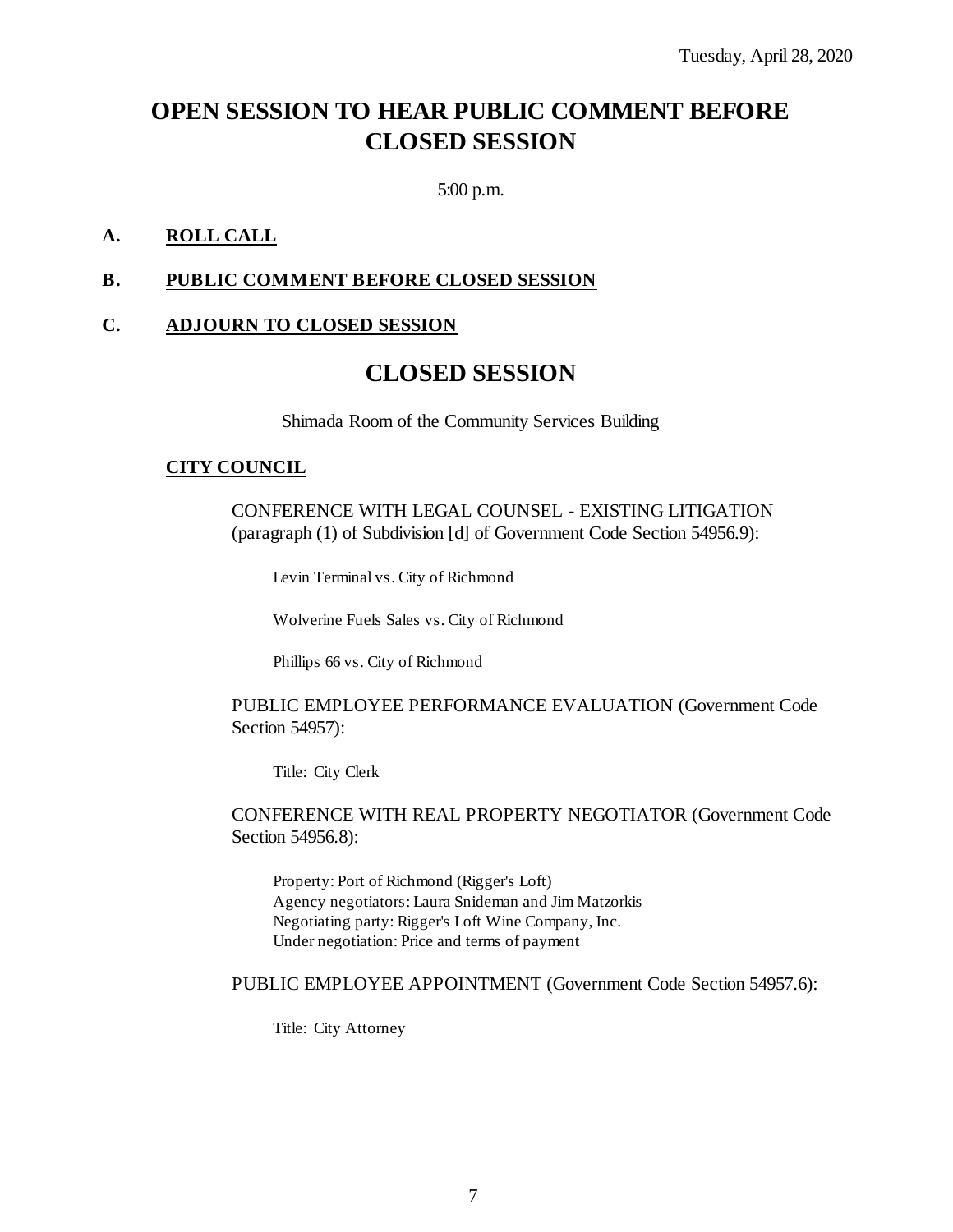### **REGULAR MEETING OF THE RICHMOND CITY COUNCIL**

6:30 p.m.

#### **A. ROLL CALL**

- **B. STATEMENT OF CONFLICT OF INTEREST**
- **C. AGENDA REVIEW**

#### **D. REPORT FROM THE CITY ATTORNEY OF FINAL DECISIONS MADE DURING CLOSED SESSION**

#### **E. REPORT FROM THE CITY MANAGER**

**F. OPEN FORUM FOR PUBLIC COMMENT**

#### **G. CITY COUNCIL CONSENT CALENDAR**

- **G-1.** PROCLAMATION declaring May 2020 as Affordable Housing Month "Affordable Homes for All" -Office of the Mayor (Mayor Tom Butt 620-6503).
- **G-2.** PROCLAMATION declaring May 2020 as Historic Preservation Month in the City of Richmond - Office of the Mayor (Mayor Tom Butt 620-6503).
- **G-3.** ANNOUNCE recent resignation from City of Richmond boards, commissions, and committees; and ANNOUNCE vacancies as of April 22, 2020, and ask that interested individuals send applications to the City Clerk -Office of the Mayor (Mayor Tom Butt 620-6503).

#### **H. STUDY AND ACTION SESSION**

**H-1.** DETERMINE employee compensation status by selecting Option A or B or provide alternative direction, APPROVE staff's recommendation that all employees are eligible to receive 80 hours of emergency paid sick leave pro-rated to their position hours as part of Families First Coronavirus Response Act, and APPROVE staff's recommendation to either temporarily remove the vacation cap allowance or allow for sell-back of vacation for sworn public safety personnel, as a result of COVID-19 - City Manager's Office (LaShonda White 620-6512).

#### **I. REPORTS OF OFFICERS: REFERRALS TO STAFF, AND GENERAL REPORTS (INCLUDING AB 1234 REPORTS)**

**J. ADJOURNMENT**